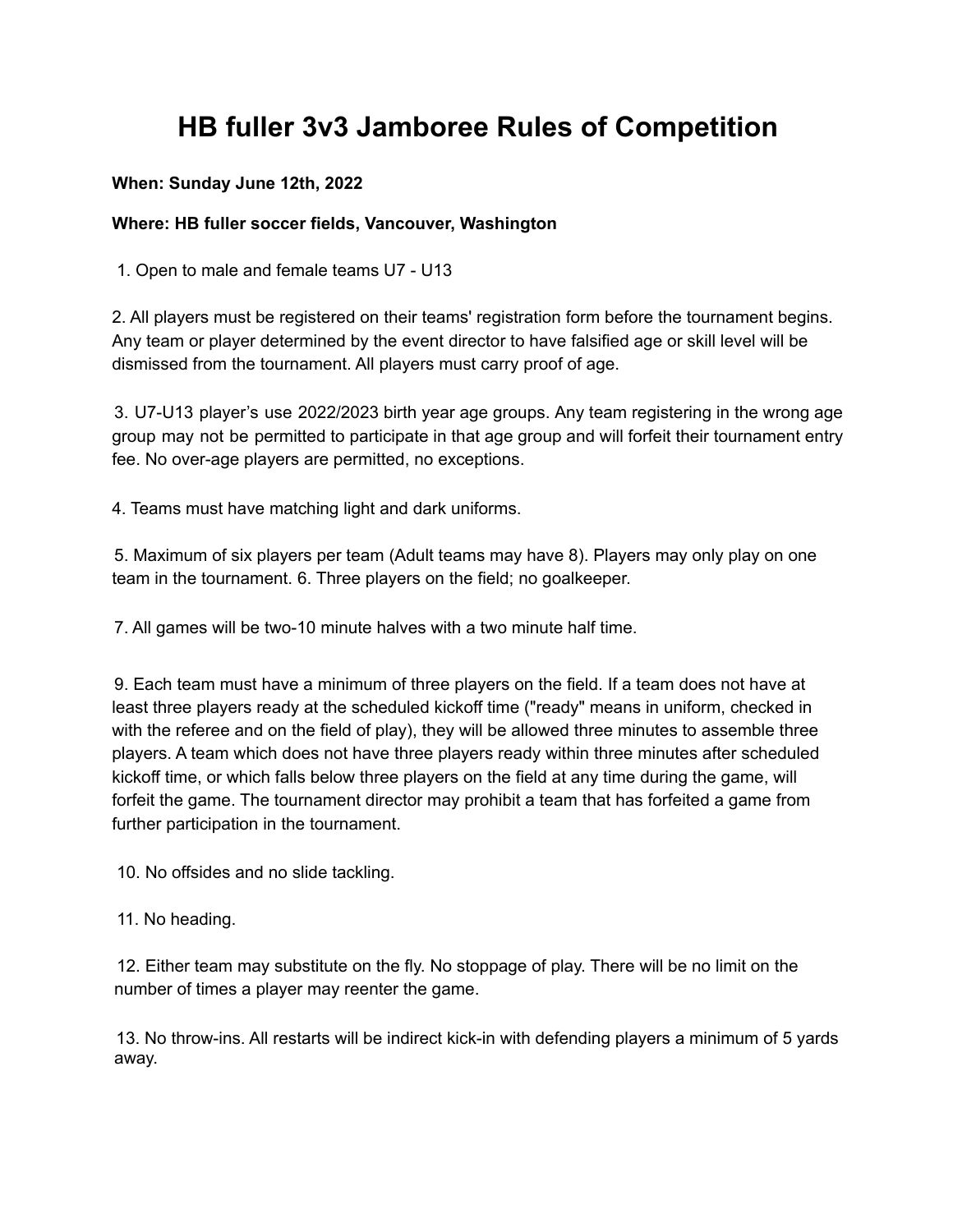14. All dead ball kicks are indirect with the exception of a corner kick or penalty

kick. 15. Field sizes: 20 x 30 yards (U6-U9) and 30 x 40 yards (U10 and up)

16. Ball size: #4 for U6-U12 and #5 for U13 and up. In the event age groups are combined, the teams should use the older divisions' ball size.

17. The goal box is directly in front of the goal. No player may touch the ball within the goal box, however any player may move through the goal box. Any part of the ball or player's body on the line is considered in the goal box; the player is an extension of the box. If a defender touches the ball in the goal box it will be an automatic goal. If an offensive player touches the ball within the goal box, a goal kick is awarded to the defensive team. If the ball comes to a complete stop in the goal box, regardless of which team touched it last, a goal kick is awarded to the defensive team.

18. A goal may only be scored from a touch (offensive or defensive) within the team's offensive half on the field. The ball must be completely on the offensive half of the field, and cannot be touching the mid-line (Example: kick-off). If a player in their defensive half kicks the ball across the midline and the ball hits another player (offensive or defensive) in their offensive half, and the ball goes in the goal, a goal will be awarded. If a ball is kicked from the defensive half and is not touched before the ball rests in the goal, a goal kick is awarded to the defensive team. A goal cannot be scored from an indirect kick, such as a kickin from out-of-bounds.

19. Goal kicks are to be taken from any point on the end line, and not in the goal box

area. 20. Kick off may be in any direction.

21. Any coach dismissed (receiving a send-off or red card) must leave the site.

22. Any player, coach or bench personnel sent-off or dismissed (red card) may not participate in the team's next game of the tournament. Any player, coach or bench personnel sent off for violent conduct may not participate in any further game of the tournament and will be referred to their state or national association for further sanctions. If a player, coach or bench personnel participates in any game for which they are suspended, his or her team shall forfeit that game and the player or coach may not participate in an additional game of the tournament. A coach who is suspended may not be present at any game for which they are suspended.

23. Penalty Kicks are a direct kick taken from the top of the center circle (15ft. line) on the offensive side of the midfield line with all other players behind the midfield line. If a goal is not scored, the defense obtains possession with a goal kick. Penalty kicks are not live balls.